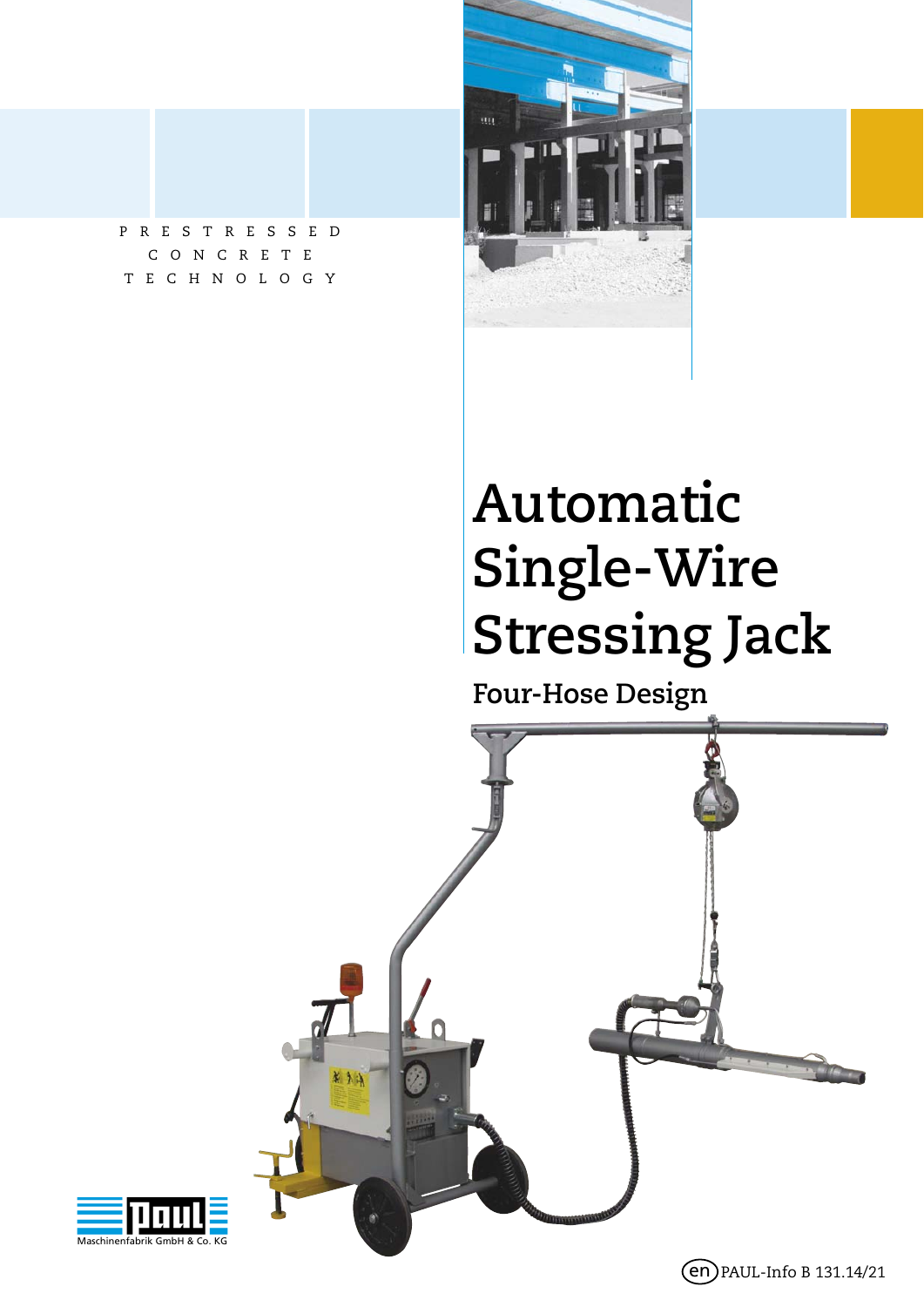#### **Over 50 years of experience**

Since the end of the 1950s essentially one type of stressing jack has prevailed as the market leader for single-wire or strand stressing: the four-hose stressing jack that PAUL were the first to develop and deliver. By pressing a button the operator can actuate all four functions - gripping, stressing, lock-off and retraction - directly from the stressing jack.

By stressing one prestressing steel after the other the single-wire jack ensures that equal tension is applied to each steel. It allows measurement of both the prestressing force and elongation and so complies with the DIN 1045-3 requirement.

This method offers the advantage over multistressing that it is extremely versatile in use, whether for the production of small joists or of the largest roof trusses or bridge beams.



*Production of HP roof shells at the end of the fifties*



Based on proven technology the four-hose stressing jacks have been continuously developed. The latest models incorporate computer control to record the prestressing force and elongation for a quality-conscious production. They guar-antee equal tension in all prestressing steels and meet all requirements and standards applicable in the prestressed concrete production.





*Roof trusses at the construction site*



*160 kN/500 mm stroke for ½" strand with TENSAcontrol unit used for stressing roof trusses*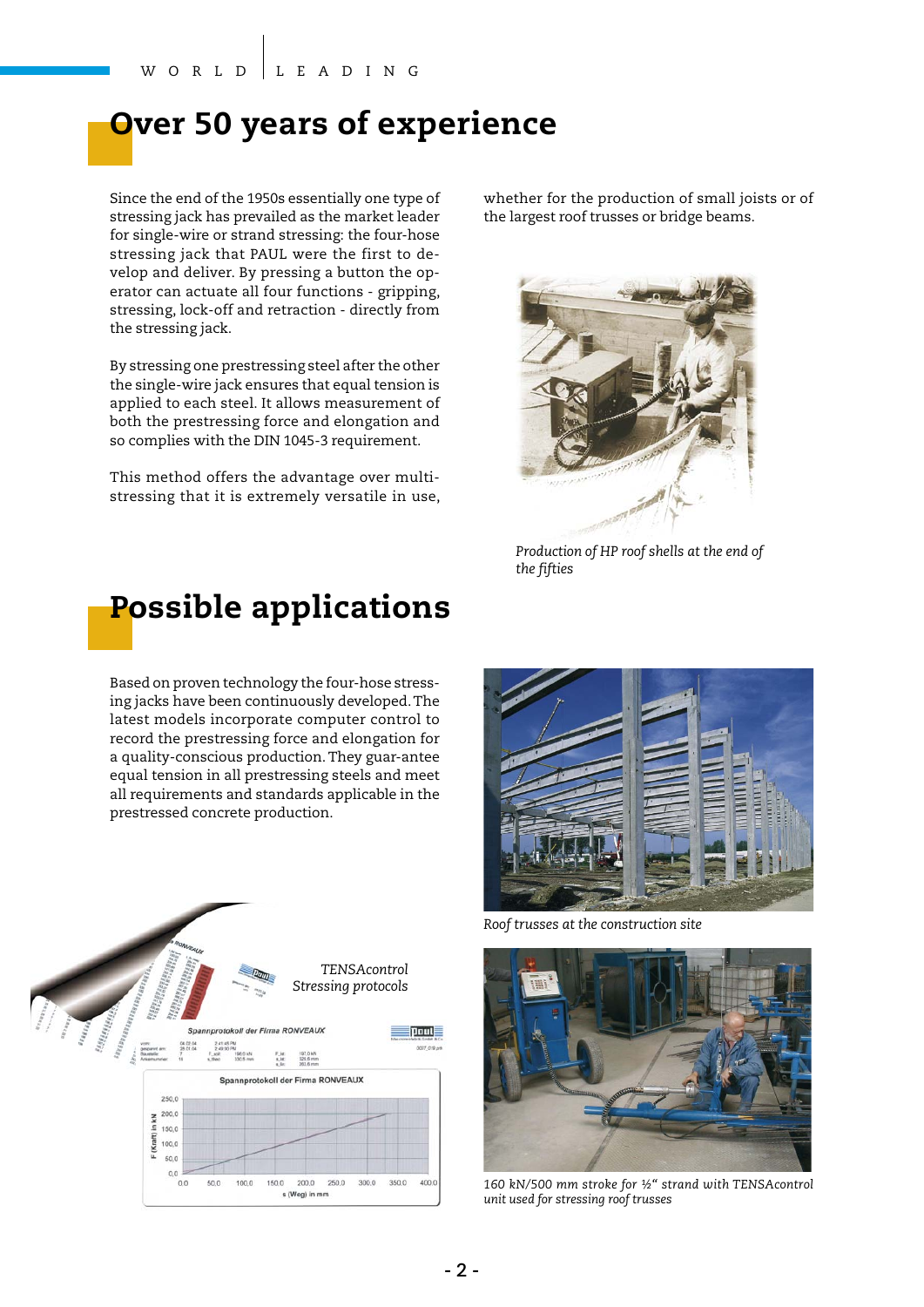



*Transport of bridge beams*

### **The functions**

PAUL single-wire stressing jacks are controlled by only one operator and allow fast and efficient operation. All functions are actuated by means of two push-buttons and carried out automatically:

#### **"Stress" button:**

The prestressing steel, under a high hydraulic force, is gripped before it is automatically stressed. The stressing operation stops on reaching the required stressing force that has been preset on the hydraulic pump unit.

#### **"Retract" button:**

The wedges are hydraulically seated inside the grip barrel to anchor the prestressing steel without pull-in loss before retraction takes place automatically.

By repeating this sequence any total elongation required can be obtained.



*300 kN/400 mm stroke for 0.6" strand with TENSAcontrol unit on stressing bridge beams*



### **The benefits**

All cylinders including the clamping cylinder for gripping the prestressing steel and the stressing head for pressing the anchor wedges into position are actua-

ted hydraulically. This offers several advantages over m e ch a n i c a l actuation:

- The hydraulic gripping operation ensures an extended service life of the clamping jaws and also achieves a larger clamping range.
- The hydraulic stressing head provides secure power seating of the anchor wedges without pull-in loss. This adds to the service life of the wedges.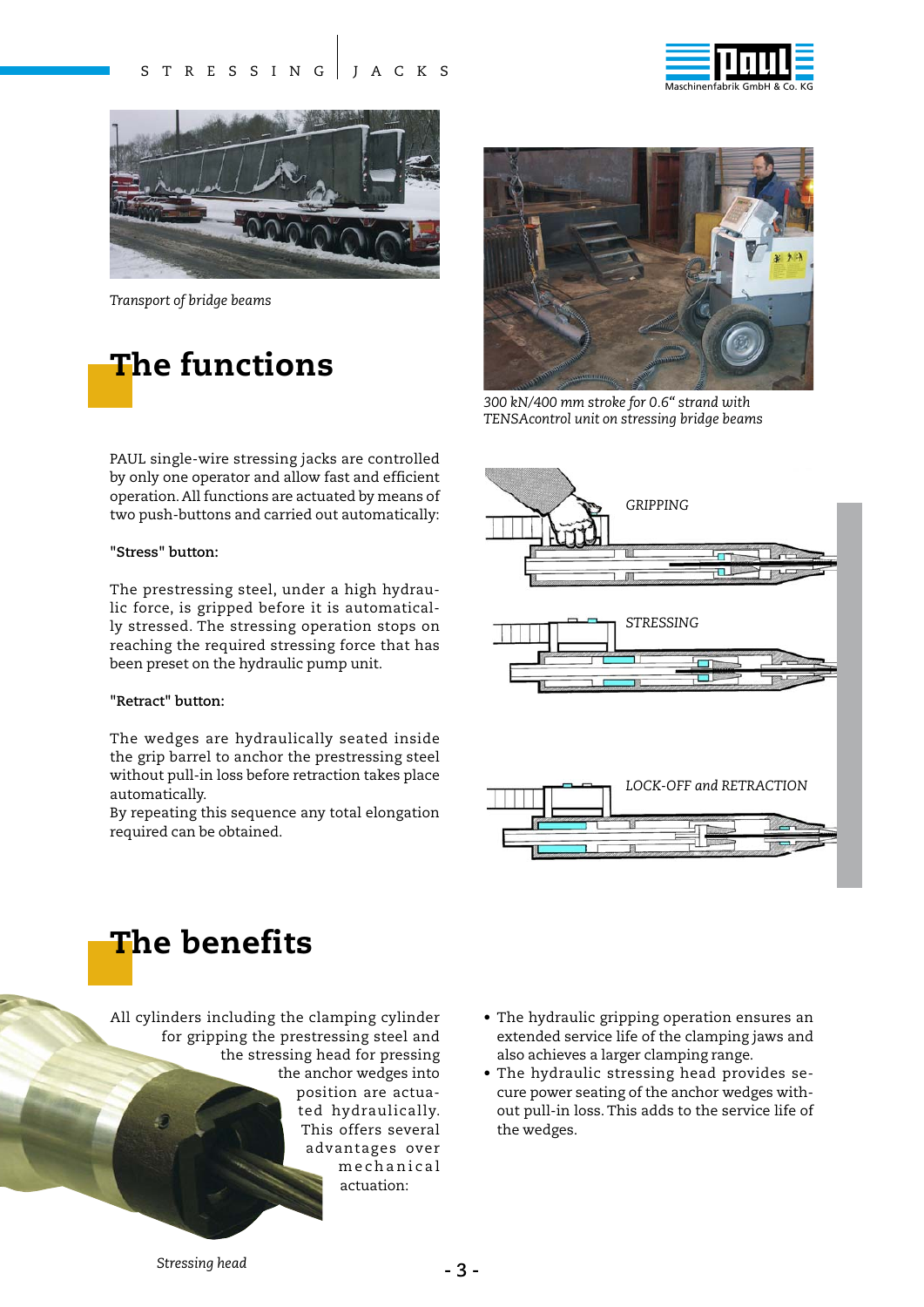#### **Internal stressing grip**

The automatic single-wire stressing jacks incorporate a stressing grip which grips and pulls the prestressing steel. The stressing grip must be suited to the prestressing steel used to provide for the smooth entry of the prestressing steel into the stressing jack and to ensure that it is safely gripped.

The criteria for the selection of the clamping jaws are the type and diameter of the wire or strand to be stressed and the maximum prestressing force to be applied.

Flat clamping jaws are available with either flat teeth or round teeth (round tooth jaws are used for small diameter two-wire and three-wire strand).

Basically each stressing jack can be equipped with flat or round clamping jaws. The 30 and 60 kN stressing jacks are fitted as standard with flat jaw stressing grips and the 120, 160 and 300 kN jacks with round jaw stressing grips.

Hydraulically actuated clamping jaws offer a long service life. Lubrication interval: approx. 1000 stressing operations.



### **Stressing head**

The stressing head is the front part of the stressing jack. It serves to seat the wedges into the grip barrel to anchor the prestressing steel.

The stressing head must be suited to the design and dimensions of the anchor grips used. If anchor grips of a different make are to be used, we will adapt the stressing head accordingly.

The stressing heads are available with or without extension. Closely spaced or rigid wires or strands require an extension (normally 120 mm). The longer projecting steel length required in this case will, however, involve a larger amount of waste.

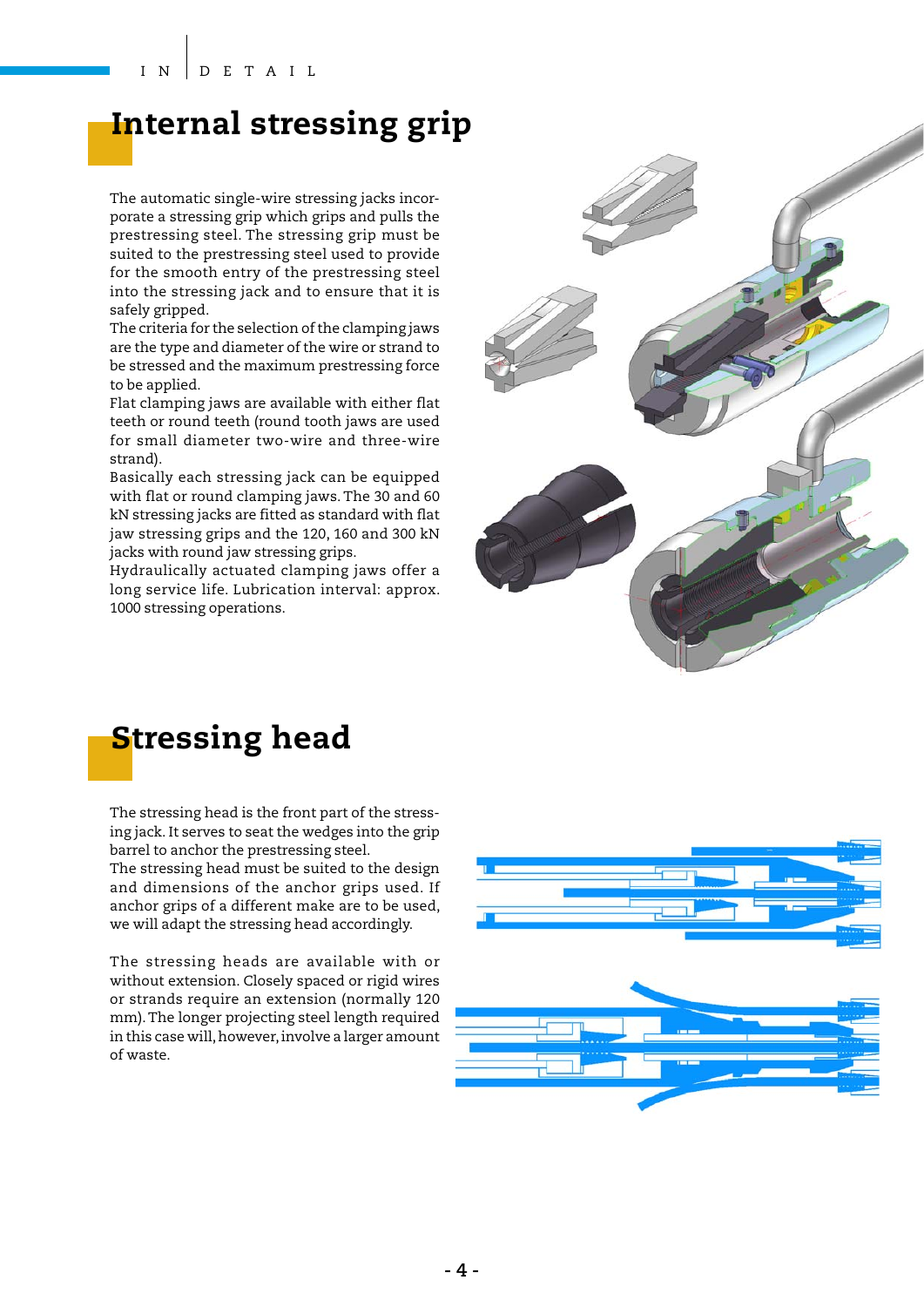

## **The connection**

The PAUL stressing jacks are fitted as standard with a special coupling so that they can be connected to or disconnected from the pump unit very easily by means of two screws. In this way the four hydraulic connections as well as all electrical connections are established at the same time.

Where the reinforcement of a prestressed concrete element consists of different wire or strand diameters which require different clamping jaws, the pump unit can be equipped with a double or triple connection enabling two or three stressing jacks to be connected to one common pump unit. The double connection is available with manual or electrical change-over facility.



*Connecting the stressing jack*





*Double connection (electrical change-over) Double connection (manual change-over)*

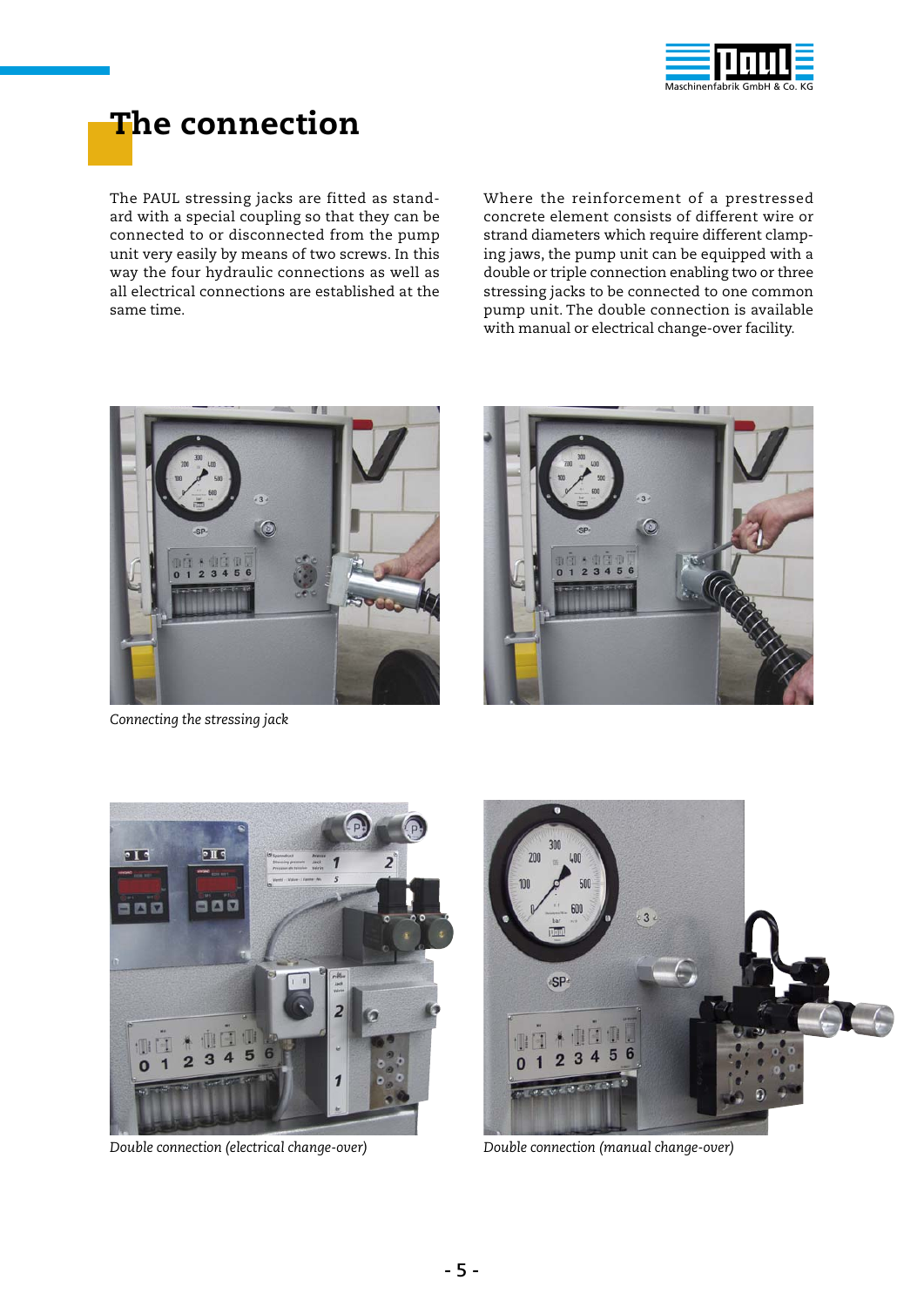#### **Automatic Pump Unit 77-024.00**

This automatic, hydraulic pump unit has been specially designed for the operation of four-hose stressing jacks. By using a special coupling piece it is also possible to connect two-hose stressing jacks, cutters and other equipment. Special valves are provided to control the automatic operation. The unit is equipped with a radial piston pump and is controlled from the stressing jack by means of two push buttons (24 V control).

The instrument panel at the front end incorporates the following control elements:

1) Indicating instrument (pressure gauge or optional digital display)

2) Adjustable pressure relief valve for setting the requested stressing pressure, i.e. stressing

force

3) Return-flow indicator for checking the proper function of the unit (see page 5)

A large-volume 100 litre tank (useful oil capacity 50 litres) prevents excessive oil heating and so ensures a long service life of the hydraulic oil which reduces wear of the hydraulic elements to a minimum. The hood can be tilted forward and backward for quick and easy access to the electric and hydraulic part of the unit.

Large wheels provide ease of movement even over rough ground.

The electric warning light flashes when the unit is in operation and so contributes to increased safety.

The optional jack lifting unit is recommended for the "weightless" suspension of stressing jacks from approx. 25 kg in weight.

The pump unit is available with various highpressure pumps with flow rates from 5.8 to 11.6 l/min. and associated driving motors (motor groups).







*Scheme of automatic hydraulic pump unit*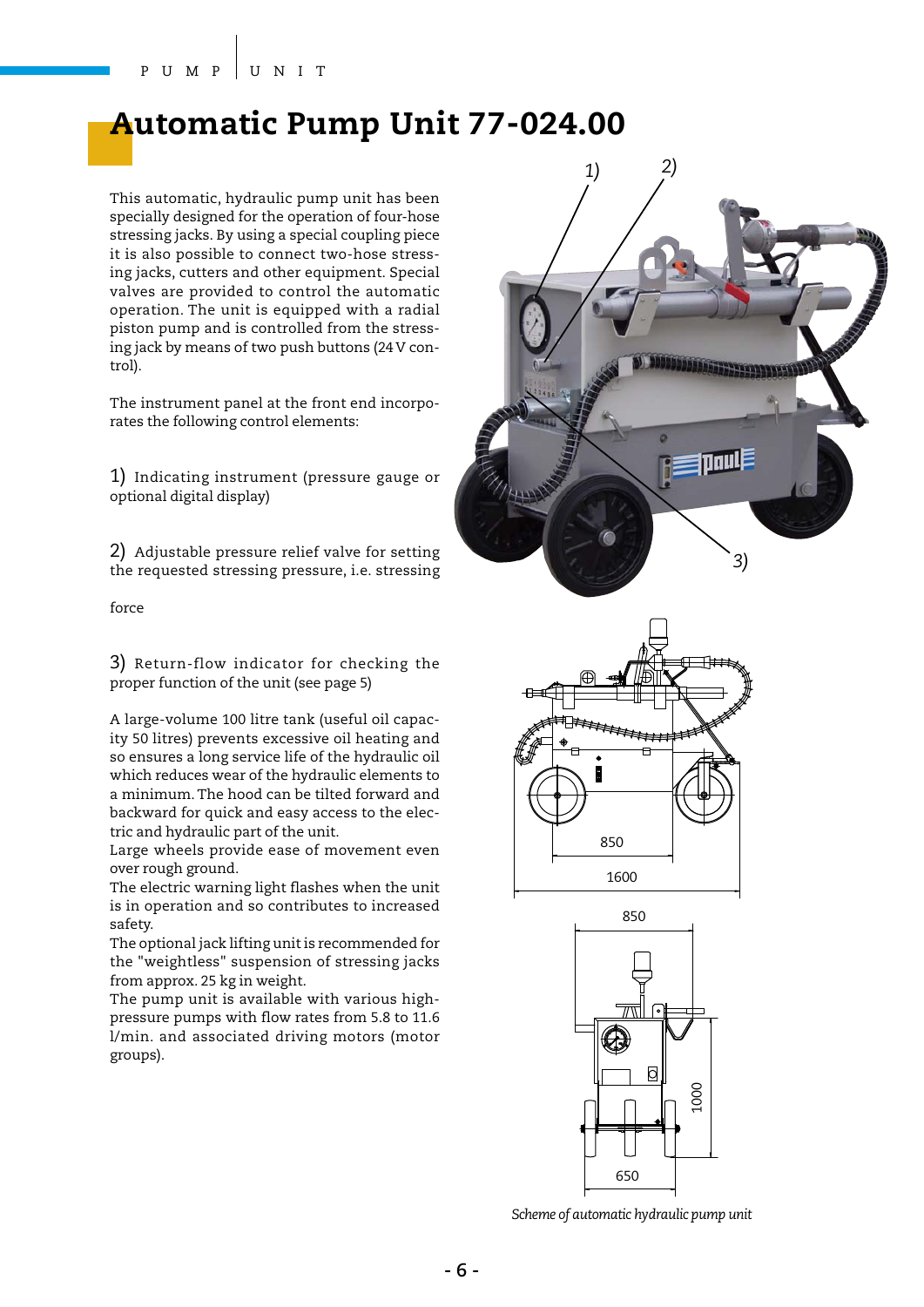

### **Useful accessories**

The automatic stressing jacks and pump unit 77-024.00 are available with a variety of accessories.



*Digital display*



*Pressure recorder*







*Special control for presetting several stressing pressures*

#### **Drive of automatic pump unit**

Three-phase motor, 3.0 kW, 5.5 kW or 7.5 kW Standard 400 V / 50 Hz; other voltages and frequencies on inquiry. Control voltage: 24 V

#### **Pump**

Delivery flow 5.8, 8.4 or 11.6 l/min. (at 60 Hz 20% higher in each case) Oil reservoir NG100, oil filling 90 litres, useful oil capacity 50 litres Operating pressure: 420 bar Recommended hydraulic oil: see Lubricant Chart

| Weight of pump unit without oil<br>filling, without stressing jack |                              |                            |  |  |  |  |  |
|--------------------------------------------------------------------|------------------------------|----------------------------|--|--|--|--|--|
| l/min                                                              | without jack<br>lifting unit | incl. jack<br>lifting unit |  |  |  |  |  |
| 5.8                                                                | 217 kg                       | 420 kg                     |  |  |  |  |  |
| 8.4                                                                | 227 kg                       | 430 kg                     |  |  |  |  |  |
| 11.6                                                               | 242 kg                       | 445 kg                     |  |  |  |  |  |

| Packing data of $77-024.00$ (L x W x H) | Weight                   |                  |  |
|-----------------------------------------|--------------------------|------------------|--|
| without jack<br>lifting unit            | 139 cm x 91 cm x 129 cm  | $106 \text{ kg}$ |  |
| incl. jack<br>lifting unit              | 150 cm x 115 cm x 129 cm | 125 kg           |  |